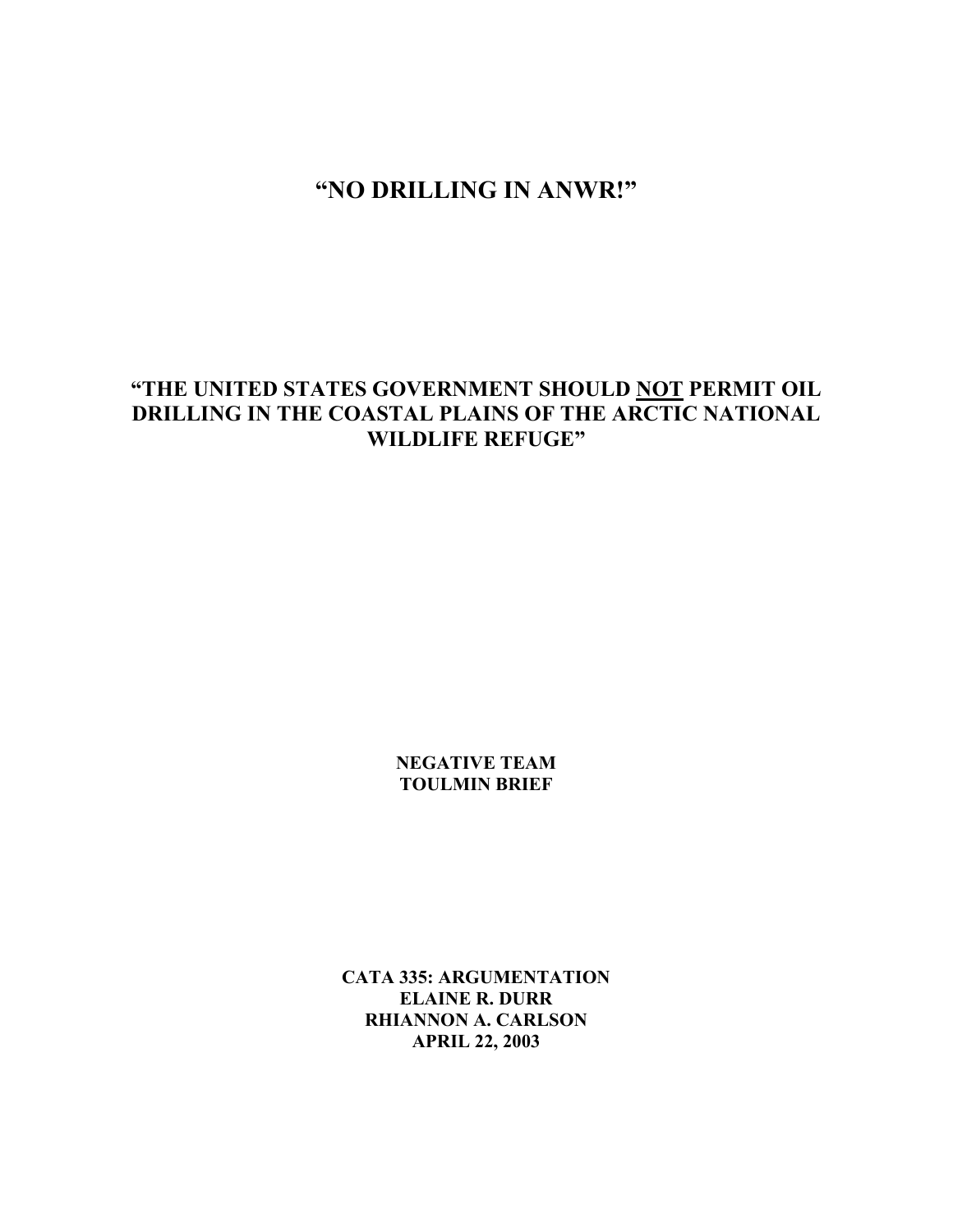# **Section 1**

**Proposition:** The United States government should not permit oil drilling in the Coastal Plains of the Arctic National Wildlife Refuge.

### **Definitions:**

"Government should permit": Executive and Legislative branches must pass legislation allowing for oil to be extracted.

"Oil Drilling": extraction of oil by deep oil drilling.

"Arctic National Wildlife Refuge": a specific area called 1002 Area located in the northern part of ANWR.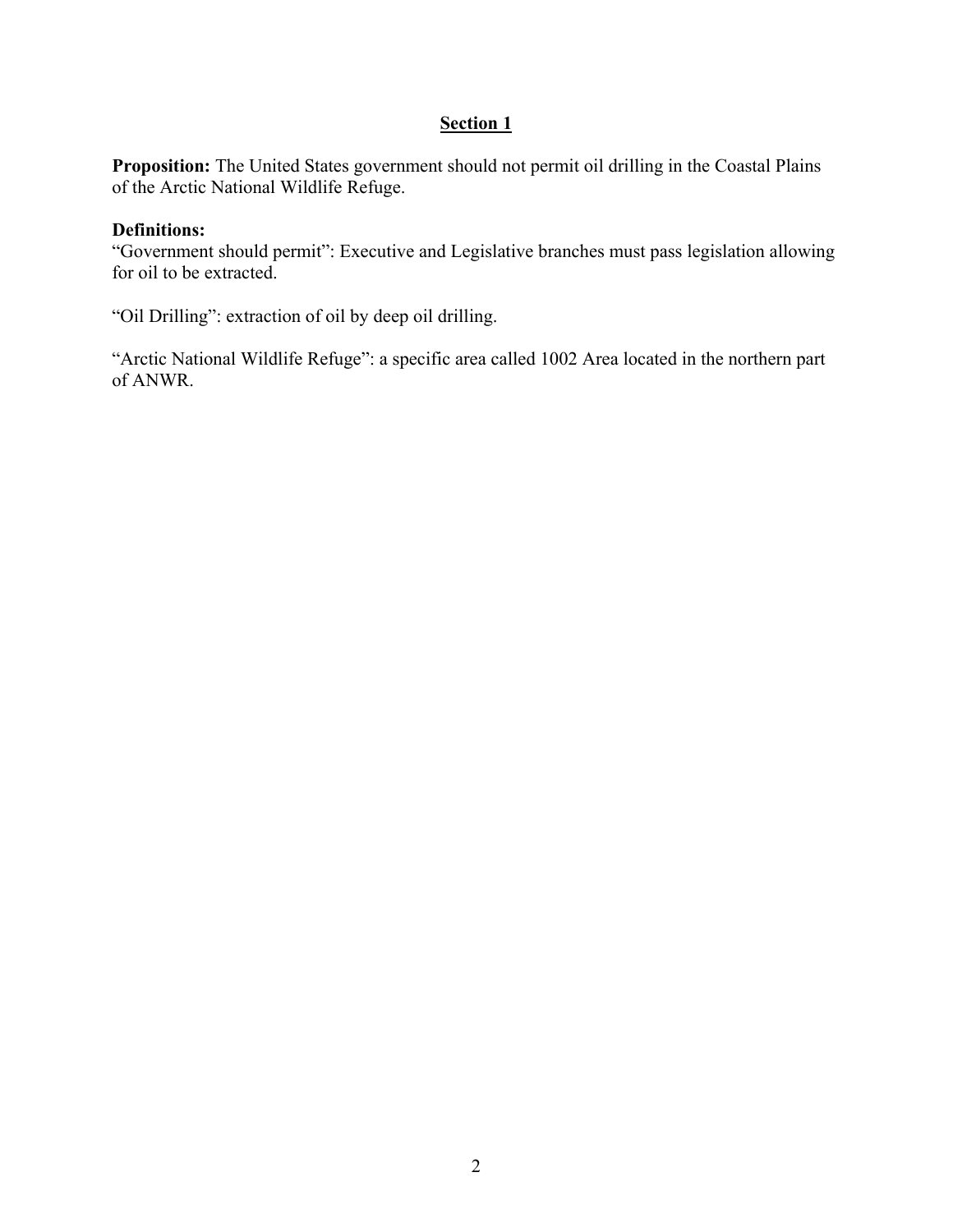### **Section 2**

**Claim:** The United States government should not permit oil drilling in the Coastal Plains of the Arctic National Wildlife Refuge.

Grounds 1: The affirmative team's first harm that "the US is dependent on foreign oil" is not harmful.

Grounds 2: The affirmative team's second harm that "oil prices have increased" is not significant.

Grounds 3: The affirmative team's greater good that "oil drilling in ANWR will decrease unemployment" is not correct.

Grounds 4: The affirmative team's goal failure that "drilling in ANWR will increase state and federal revenue" is not topical.

Grounds 5: The affirmative team's first inherency statement that "there is a lack of oil available in the US where we are currently drilling" is not true.

Grounds 6: The affirmative team's inherency statement that "too much oil is being taken from areas around the world that are unstable" is not harmful.

Grounds 7: The affirmative team lacks effective inherency for SH#2, the increase cost of oil, GG#3, the potential for lowered unemployment rates, and GF#4, drilling in ANWR will increase state and federal revenue.

Grounds 8: The affirmative team's final inherency statement that "the US uses more oil than most other countries" and "more than it can produce" is an element of the status quo, but can be solved with a minor repair to the status quo.

Grounds 9: The affirmative team's plan will not function in a timely manner.

Grounds 10: The affirmative team's plan to establish and maintain environmental regulations will not work.

Grounds 11: The affirmative team's plan will not solve the US dependency on foreign oil, which is supposedly part of the status quo.

Grounds 12: The affirmative team's plan will not solve the problem of increased oil prices in the status quo.

Grounds 13: The affirmative team's plan will not solve the problem of high unemployment rates in the status quo.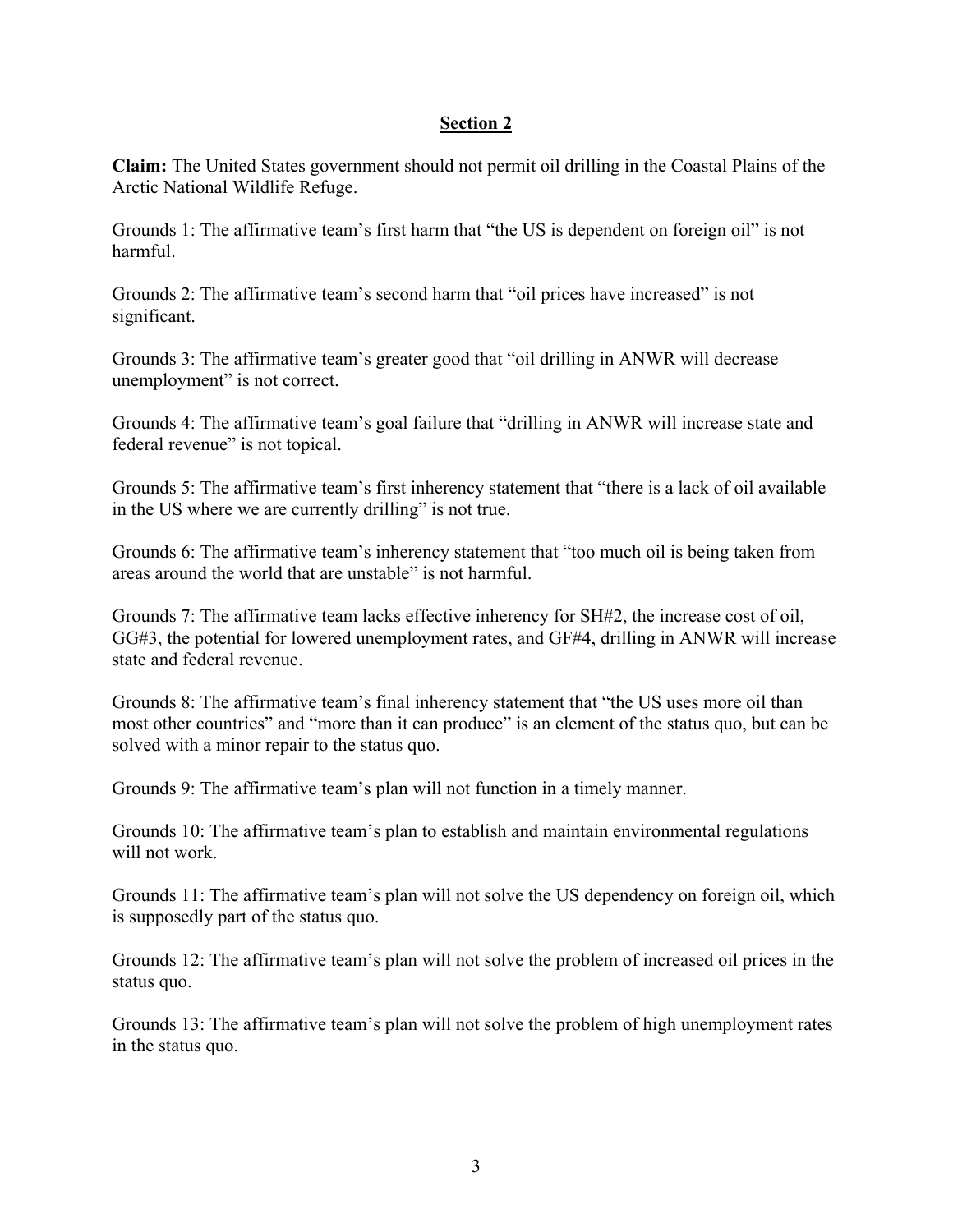Grounds 14: The affirmative team's plan will not solve the problem of the US federal debt present in the status quo.

Grounds 16: The affirmative team's plan will create the disadvantage of disrupting wildlife habitat in ANWR.

Grounds 17: The affirmative team's plan will create the disadvantage of destruction to the delicate ecosystem in ANWR.

Grounds 18: The affirmative team's plan will create the disadvantage of decreasing current jobs that rely on the wildlife in ANWR.

Grounds 19: The affirmative team's plan will create the disadvantage of damage to the environment as oil drilling has in the past.

Warrant: If you cannot provide a prima facie case for taking action, then action should not be taken.

Backing: Communication textbooks and Professor Lee McGaan say so.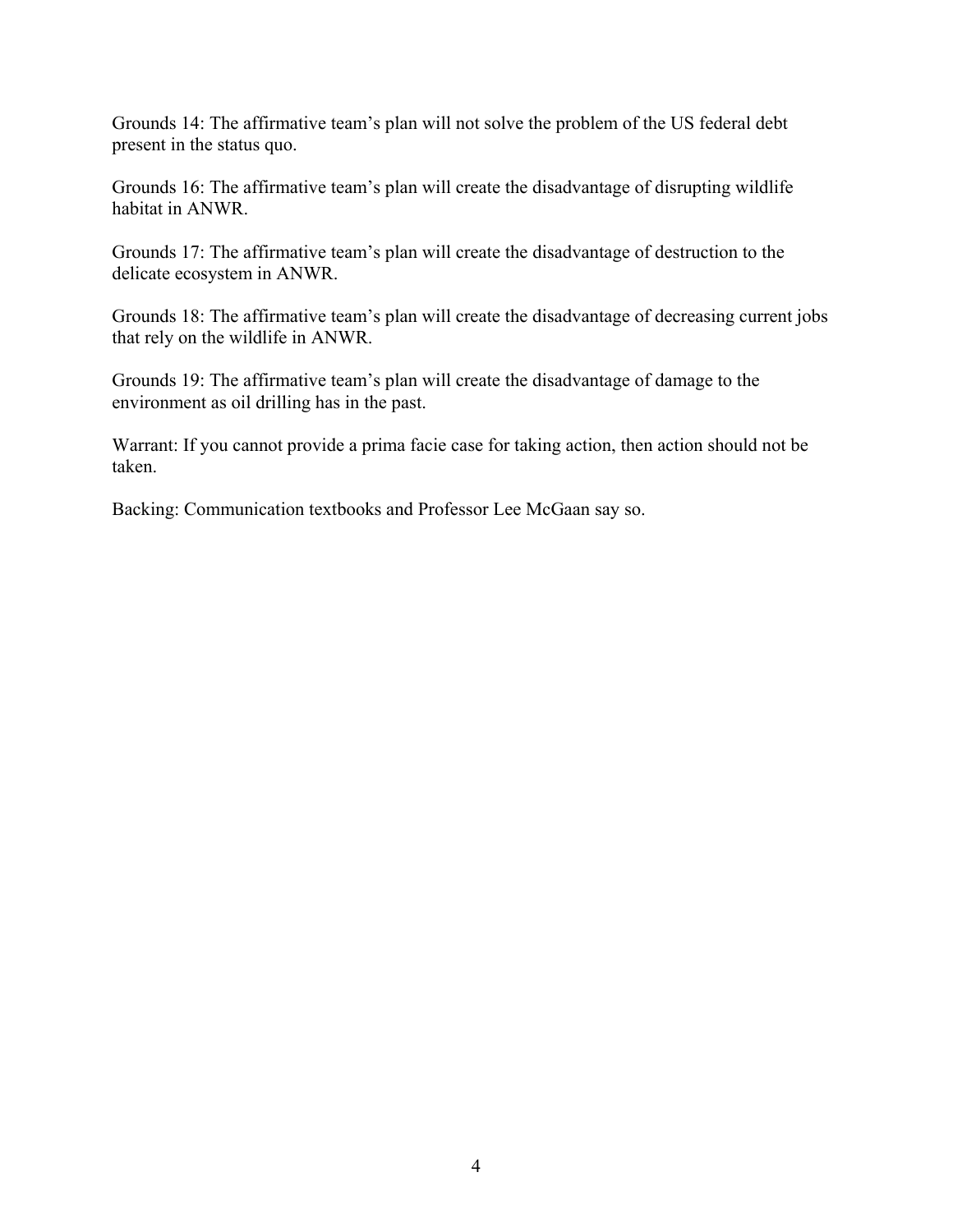# **Section 3**

#### **Refutation of Affirmative's Significant Claims**: **Harm 1:**

**Claim:** The affirmative team's first harm that "the US is dependent on foreign oil" is not harmful.

Grounds 1: Foreign oil is cheaper than producing more domestic oil.

Warrant 1: "Definition" According to basic economic principles, it is advantageous to buy products from countries that can produce them better and at a lower cost (Samuelson 299).

Grounds 2: According to the National Resource Defense Council (NRDC), between 1991 and 1995, the US did not import oil from Iraq, but oil prices and supplies remained relatively stable and the US economy boomed ("Murkowski Watch" 5).

Warrant 2: "Example" If one country stops selling oil to the US, supplies will not be reduced.

Backing: According to past experiences.

Qualifier: Most Likely.

Reservation: Unless the NRDC has false information.

#### **Harm 2:**

**Claim:** The affirmative team's second harm that "oil prices have increased" is not significant.

Grounds 1: According to Chairman and Chief Executive Officer of Simmons and Company International, a specialized energy investment bank, \$35 oil in 2003 dollars when adjusted for inflation would be about \$15.25 in 1974 dollars (Simmons 6).

Warrant 1: "Authority" He is an expert in his field and can be believed.

Grounds 2: According to Lovins and Lovins, California doesn't have a shortage of oil; in fact, only 1% of California's electricity comes from oil (Lovins 4).

Warrant 2: "Authority" Lovins and Lovins are consultants to major oil companies and advisors to the Department of Defense on Energy Security; therefore, they are experts in their field.

#### **Greater Good 3:**

**Claim:** The affirmative team's greater good that "oil drilling in ANWR will decrease unemployment" is not correct or significant.

Grounds 1: According to a March 21, 2003 article from the Associated Press, Alaska's unemployment rate is 8.7% and the national is 7%; therefore, only a 1.7% difference is present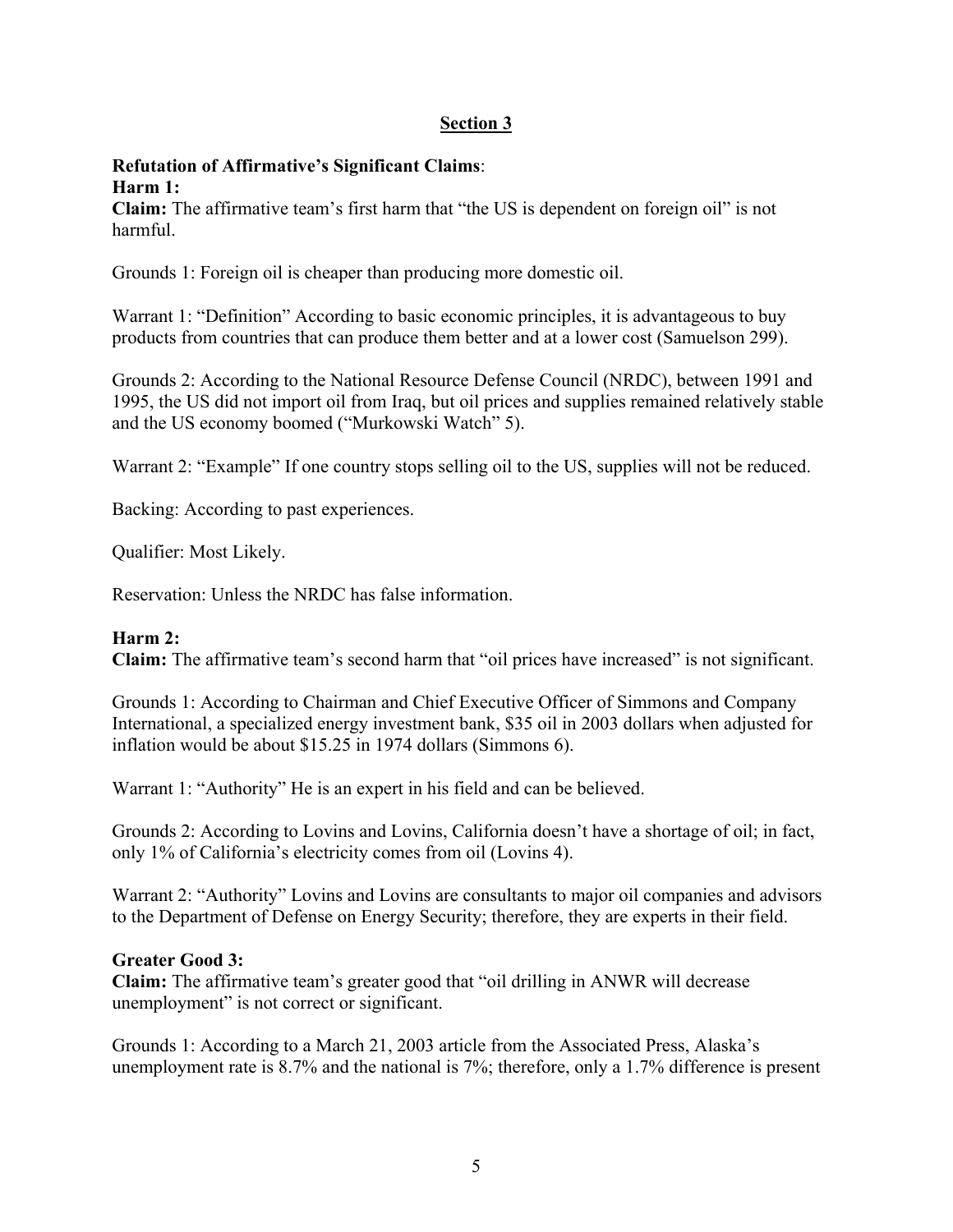between the national and Alaskan unemployment rates not the 2.2% presented by the affirmative team ("Alaska Unemployment").

Warrant 1: "Authority" The Associated Press is a knowledgeable source and can be trusted.

Warrant 1-b: "Definition" 1.7%, by definition, is not a significant amount.

Grounds 2: Labor Department officials say that a rate of 8.7% is normal for Alaska's traditional peak jobless time of January and February, before seasonal employment begins to pick up again ("Alaska Unemployment").

Warrant 2: "Authority" Labor Department officials are experts in their field.

### **Goal Failure 4:**

**Claim:** The affirmative team's goal failure that "drilling in ANWR will increase state and federal revenue" is not topical.

Grounds 1: The US federal debt comes from federal expenditures and transfer payments exceeding the incoming revenue (Samuelson 731).

Warrant 1: "Cause" The presence or absence of oil drilling is not the cause of the US federal debt.

Backing: According to economics principles.

Qualifier: Always.

#### **Refutation of Inherency claims:**

**Claim:** The affirmative team's first inherency statement that "there is a lack of oil available in the US where we are currently drilling" is not true.

Grounds 1: Conservative projections predict another 40 years of production at the Prudhoe Bay production fields alone without even considering ANWR ("The Arctic National Wildlife Refuge").

Warrant 1: "Definition" Forty more years of oil production at Prudhoe Bay is by definition enough to say that there is not a lack of oil in current drilling locations.

**Claim:** The affirmative team's inherency statement of "too much oil being taken from areas around the world that are unstable" is not harmful.

Grounds 1: It is advantageous to buy products from countries that produce them more efficiently, regardless of the amount of product and the countries' stability (Samuelson 299).

Warrant 1: "Definition" If something is advantageous it should be done and not considered harmful.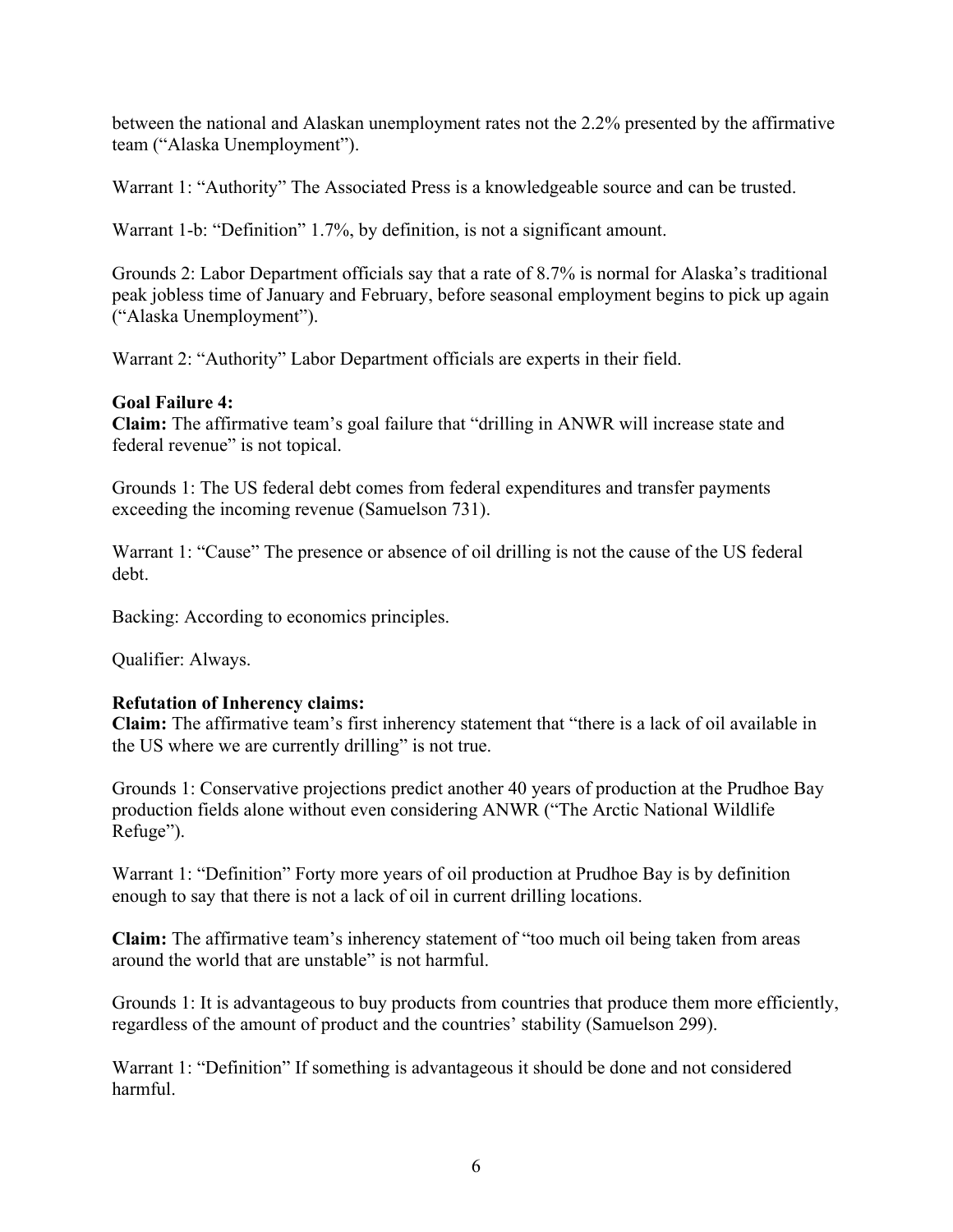Backing: According to policy qualifications and experts.

Qualifier: Most Likely.

Reservation: Unless the disadvantages vastly outweigh the advantages.

**Claim:** The affirmative team lacks effective inherency for SH#2, the increase cost of oil; GG#3, the potential for lowered unemployment rates; and GF#4, drilling in ANWR will increase state and federal revenue.

Grounds 1: The price of almost all goods has increased due to inflation.

Warrant 1: "Deduction" If the cost of all goods has increased with inflation, then oil prices have increased due to inflation, as well.

Grounds 2: Unemployment rates are caused by economy fluctuations and seasonal jobs and are therefore not inherent in the status quo (Samuelson 675).

Warrant 2: "Deduction" If unemployment rates fluctuate, the Alaska rates do as well and will go down in time.

Warrant 2-b "Definition" By the definition of inherency, fluctuating unemployment rates and seasonal problems are not inherent in the status quo.

Backing: According to economic principles.

Qualifier: Always.

Grounds 3: The affirmative team gave no evidence of the state and federal debt being topical to the debate or inherent in the status quo.

Warrant 3: "Definition" By definition, if an argument has not been supported with evidence then it cannot be considered an inherent problem that is topical to the debate.

**Claim:** The affirmative team's final inherency statement that "the US uses more oil than most other countries" and "more than it can produce" is an element of the status quo, but can be solved with a minor repair to the status quo.

Grounds 1: Increasing vehicle fuel economy standards to 40 mpg over the next decade could save more than 50 billion barrels of oil over the next 50 years, which is almost ten times more oil than the refuge would yield in the same amount of time and would also save consumers money ("Fuelish Claims" 3).

Warrant 1: "Policy" If a plan's advantages are greater than another's and it produces less harm, it should be adopted.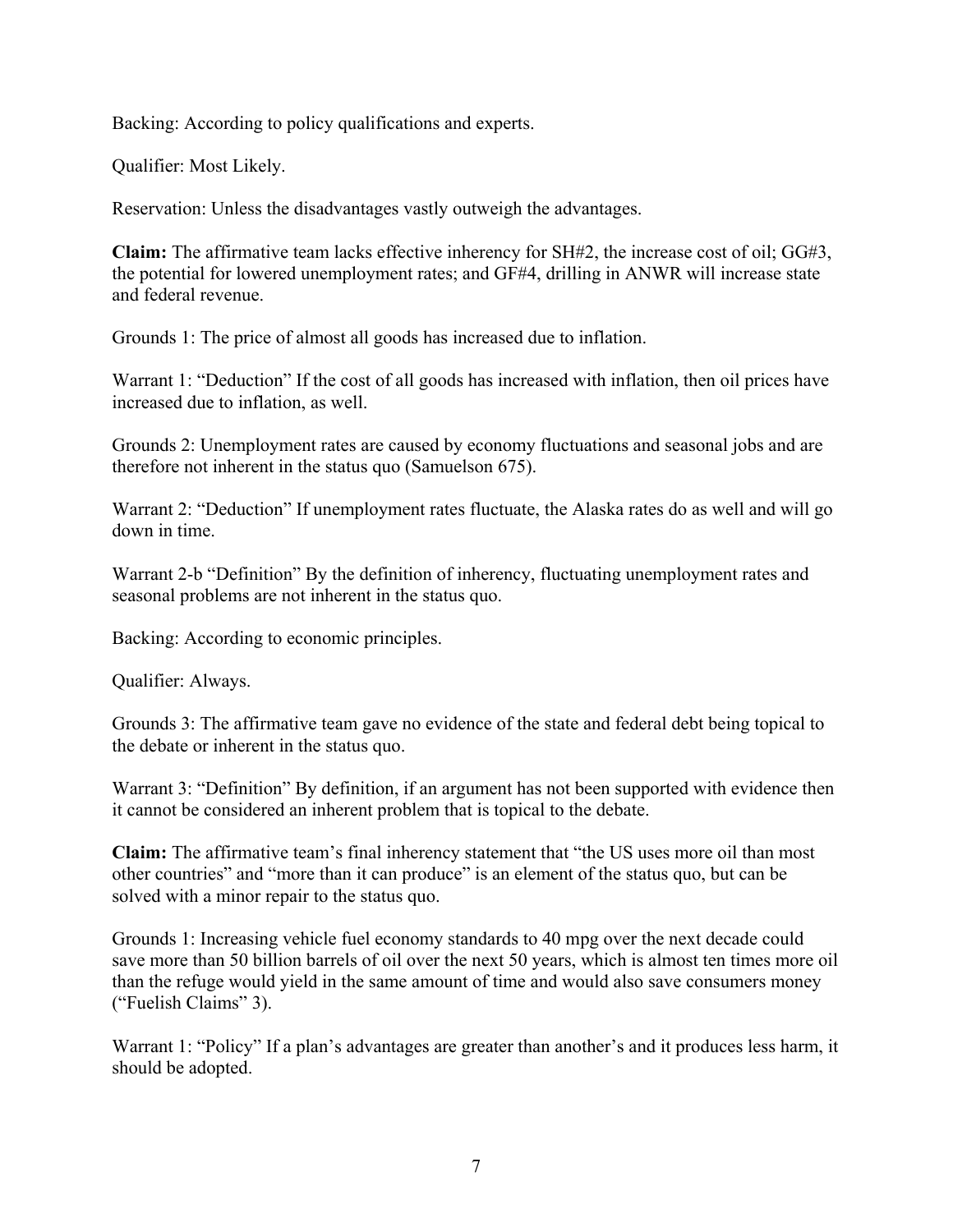Backing: According to policy qualifications.

Qualifier: Most Likely.

Reservation: Unless the provided information is incorrect.

Grounds 2: Fuel economy for new passenger cars and light trucks nearly doubled between 1975, when standards were first adopted, and their peak in 1988 ("National Security" 3).

Warrant 2: "Example" It is probable that if standards were increased today with all the new technologies available that similar benefits would result.

# **Workability Claims:**

**Workability 1: Claim:** The affirmative team's plan will not function in a timely manner.

Grounds 1: Oil from ANWR would take about 10 years to begin reaching the market ("Oil and the Arctic").

Warrant 1: "Definition" By definition, ten years is too long to have any effect on the current problems.

### **Workability 2:**

**Claim:** The affirmative team's plan to establish and maintain environmental regulations will not work.

Grounds 1: Regulations are easily circumvented by large corporations.

Warrant 1: "Sign" Circumvention is a sign that something is not effective and will not last.

Grounds 2: The oil industry currently has lower standards and exemptions from basic environmental regulations to ensure a profit can be made (Lance 7).

Warrant 2: "Example" If current regulations are below normal, it is probable that future regulations will be, as well.

Grounds 3: Regulation in the Prudhoe Bay oil fields significantly decreased after its initial opening for oil exploration ("Energy, Economics, and the Environment" 2).

Warrant 3: "Analogy" The regulation system in Prudhoe is similar to that being set up by the affirmative team's plan.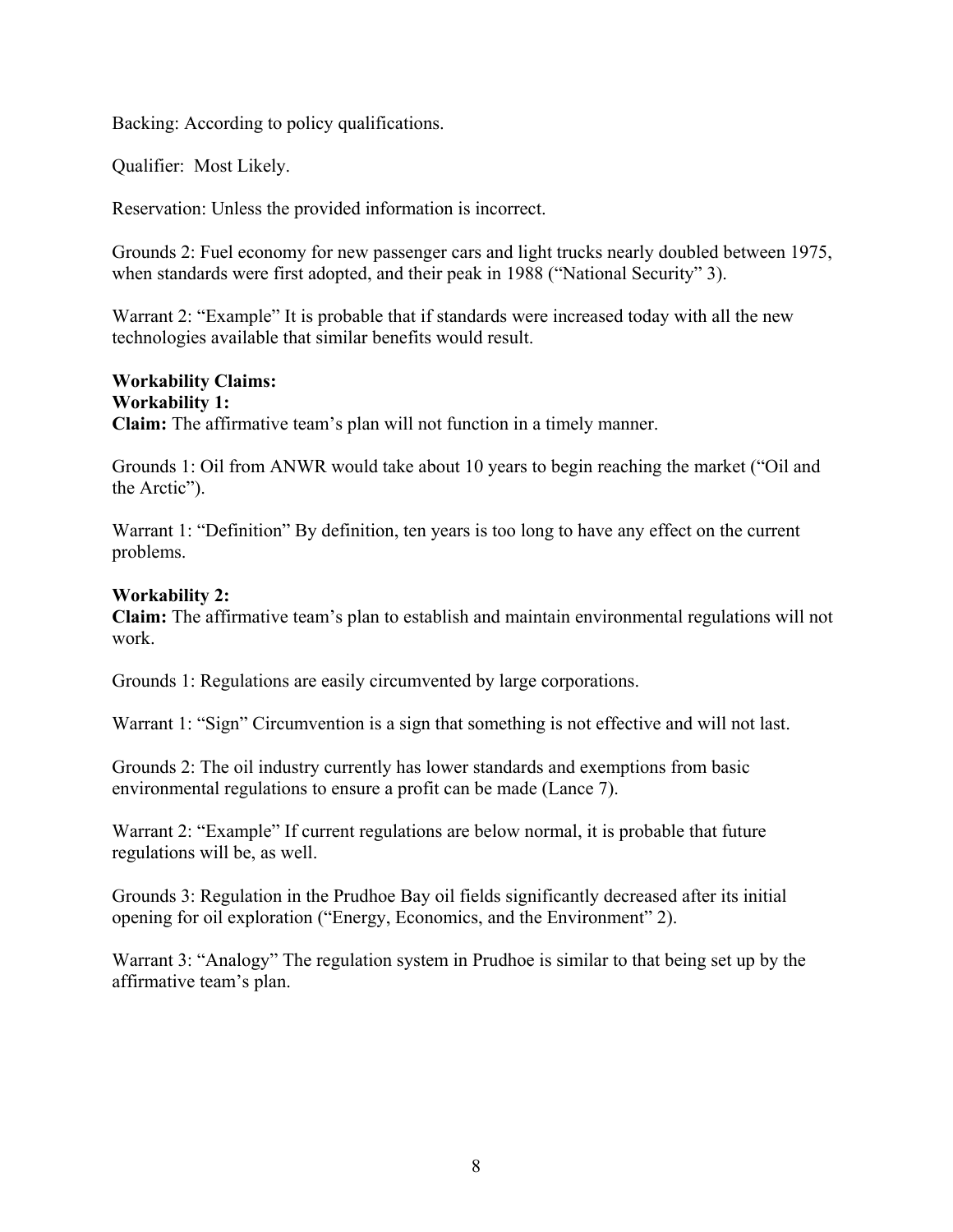#### **Refutation of Solvency Claims: Solvency for SH#1:**

**Claim:** The affirmative team's plan will not solve the US dependency on foreign oil, which is supposedly part of the status quo.

Grounds 1: According to a 1998 USGS study, assuming a price of \$24 dollars per barrel, there is a 95% chance of finding 1.9 billion barrels, a 5% chance of finding 9.4 billion barrels, and a 50% chance of finding 5.3 billion barrels ("Arctic National Wildlife Refuge" 5).

Warrant 1: "Authority" The USGS is an authoritative source on the subject of recoverable oil.

Grounds 2: There is a 50% chance of finding less than a year's worth of oil considering the US uses 7 billion barrels per year ("Arctic National Wildlife Refuge" 5).

Warrant 2: "Definition" By definition, less than a year's worth of oil will not solve foreign oil dependency.

Grounds 3: Drilling for oil in ANWR will decrease imports by a mere 2% in the year 2020 according to Joe Lieberman, a senator from Connecticut, rather than the 8% stated by the affirmative team ("Press Conference" 2).

Warrant 3: "Definition" By definition, two percent is not enough to decrease foreign dependency.

Warrant 3-b: "Authority" Joe Lieberman is very knowledgeable on this subject.

#### **Solvency for SH#2:**

**Claim:** The affirmative team's plan will not solve the problem of increased oil prices in the status quo.

Grounds 1: The amount of economically recoverable oil in the refuge would increase world reserves by only 0.3% ("Fuelish Claims" 2).

Warrant 1: "Definition" By definition, 0.3% is not enough to influence world prices.

Backing: According to basic economics.

Qualifier: Always.

Grounds 2: Oil prices are set on a world market and other nations have vastly larger reserves and lower production costs ("The Arctic National Wildlife Refuge: Drilling").

Warrant 2: "Sign" These are all signs that oil prices will not decrease.

Grounds 3: From 1991 to 1995, the US did not import oil from Iraq, but oil prices and supplies remained relatively stable and the US economy boomed ("Murkowski Watch" 5).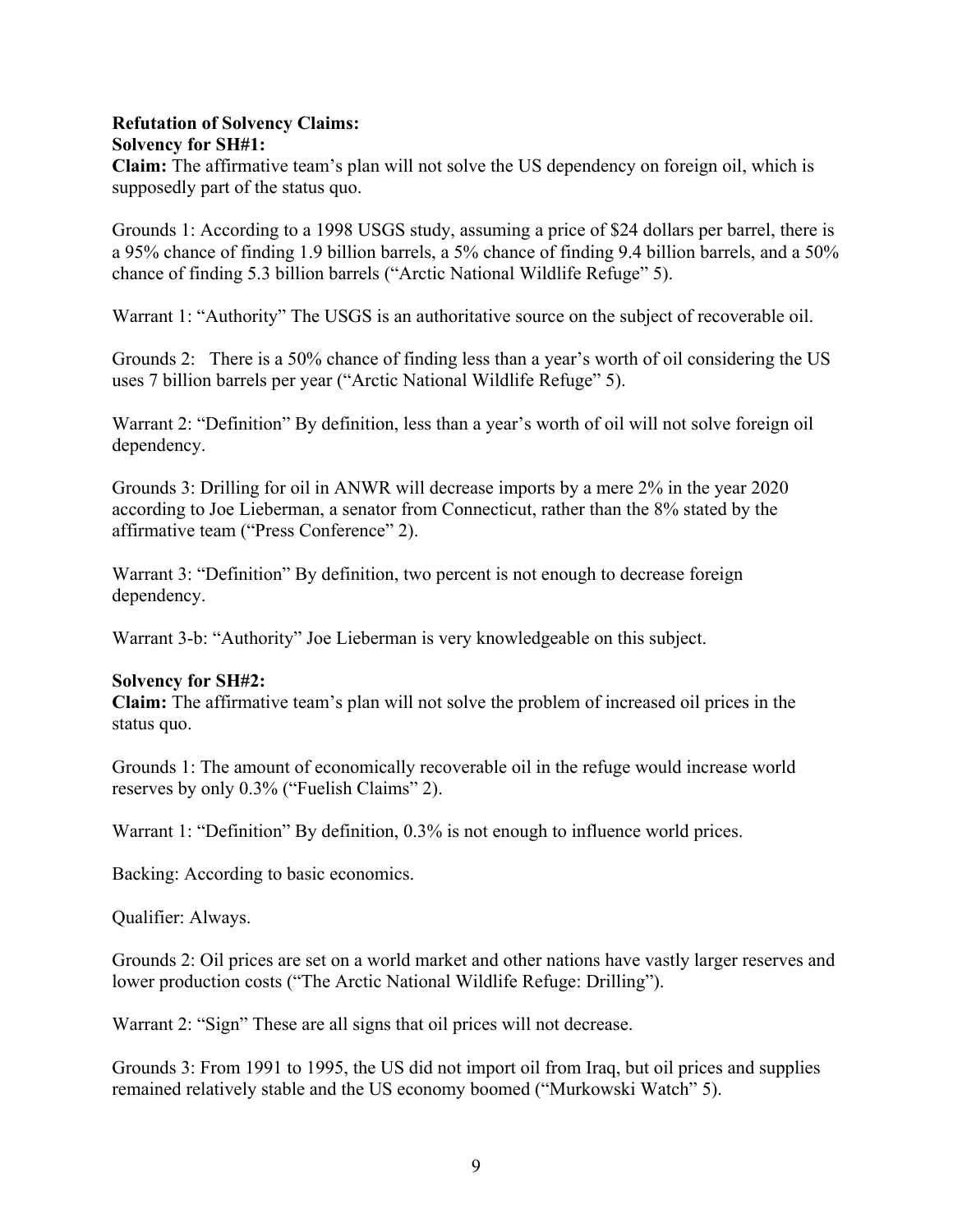Warrant 3: "Comparison" The situation that occurred between 1991 and 1995 is similar to one that would result from the US not importing oil from a single country today or in the near future.

Backing: According to past experiences.

Qualifier: Most Likely.

Reservation: Unless the presented information is incorrect.

#### **Solvency for GG#3:**

**Claim:** The affirmative team's plan will not solve the problem of high unemployment rates in the status quo.

Grounds 1: The Congressional Research Service, an unbiased source on the subject of oil drilling, predicted in October 2002 that oil drilling in the refuge would generate 60,000 to 130,000 jobs not the 450,000 to 735,000 jobs that the affirmative team stated ("Fuelish Claims" 2).

Warrant 1: "Sign" Fewer jobs is a sign that unemployment rates will not decrease.

Grounds 2: According to the NRDC the majority of jobs created by drilling in ANWR would be short-term and only last for five years ("Fuelish Claims" 2).

Warrant 2: "Cause" Short term jobs will not affect the unemployment rate.

Grounds 3: There is not enough economically recoverable oil in ANWR to support the large number of jobs.

Warrant 3: "Definition" By definition, less oil will result in fewer jobs.

#### **Solvency for GF#4:**

**Claim:** The affirmative team's plan will not solve the problem of the US federal debt present in the status quo.

Grounds 1: According to Clusen of the NRDC in his testimony in front of the Senate Committee on energy and natural resources, a portion of revenue currently generated from oil and gas production on federal lands is mostly returned to the states (Clusen 4).

Warrant 1: "Cause" If revenue is returned to the states, it cannot affect the US federal debt.

Grounds 2: The fact that the state revenue utilizing petroleum rose after drilling in Prudhoe Bay does not prove that state revenue will increase if drilling occurs in ANWR.

Warrant 2: "Comparsion" The amount of oil in Prudhoe Bay is not similar to the amount of oil in ANWR.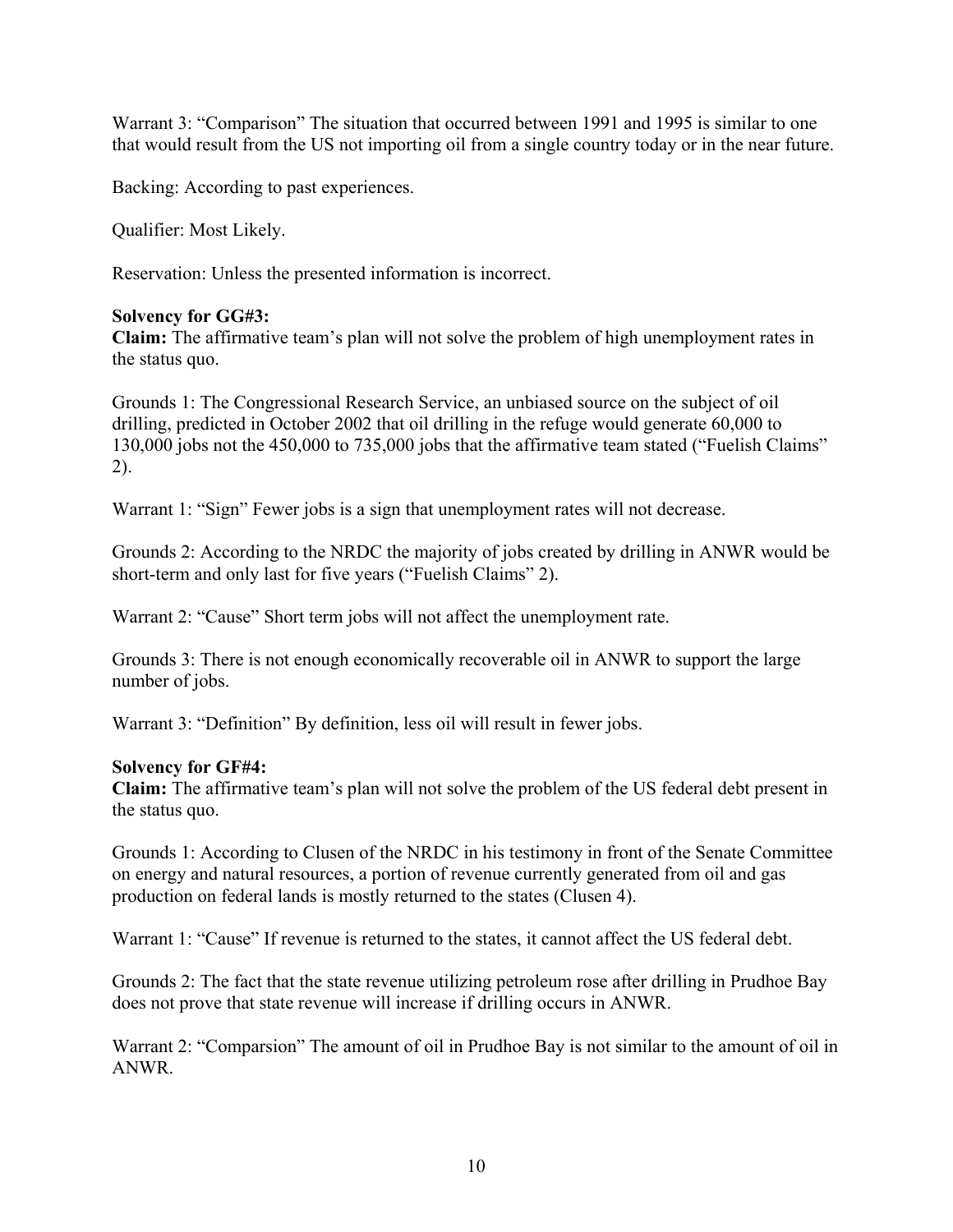Grounds 3: Revenue from drilling in ANWR is based on the amount of oil present, which is not certain.

Warrant 3: "Definition" By definition, something that is uncertain cannot be counted on to generate a profit.

# **Disadvantages Claims: Disadvantage 1:**

**Claim:** The affirmative team's plan will create the disadvantage of disrupting wildlife habitat in ANWR.

Grounds 1: As reported by the US Fish and Wildlife Service, the caribou population did increase after oil field development began in the Prudhoe Bay area, but the population has declined since. The article states that there are fundamental differences between the calving areas of the caribou in the Prudhoe Bay region and the porcupine caribou herd in ANWR. In Prudhoe, there is a greater amount of alternative calving areas available, while ANWR is smaller and lacks alternative areas. Because ANWR is smaller than the Prudhoe Bay area and is utilized by 6 times as many caribou, it is expected that caribou populations will decrease in ANWR if drilling commences ("Arctic National Wildlife Refuge" 11).

Warrant 1: "Authority" The US Fish and Wildlife Service is an expert in this area.

### **Disadvantage 2:**

**Claim:** The affirmative team's plan will create the disadvantage of destruction to the delicate ecosystem in ANWR.

Grounds 1: According to the US Fish and Wildlife Service, oil development-no matter how carefully it is done-will harm large portions of the refuge. The exploration and production would not be confined to a limited area and would range across as many as 35 separate fields, which would affect wildlife habitats on hundreds of thousands of acres inter-spread between sprawling oil fields and pipelines. In addition, habitats would also be disrupted by industrial activity associated with airports, permanent production, and gravel roads to connect the facilities ("Arctic National Wildlife Refuge" 8, 9).

Warrant 1: "Authority" The US Fish and Wildlife Service is a knowledgeable source and can be trusted.

## **Disadvantage 3:**

**Claim:** The affirmative team's plan will create the disadvantage of decreasing current jobs that rely on the wildlife in ANWR.

Grounds 1:  $1/4<sup>th</sup>$  of the permanent jobs in Alaska rely on the wildlife that will be harmed and/or destroyed by the drilling ("Wildlands" 5).

Warrant 1: "Cause" Destroying the wildlife in Alaska will jeopardize its jobs.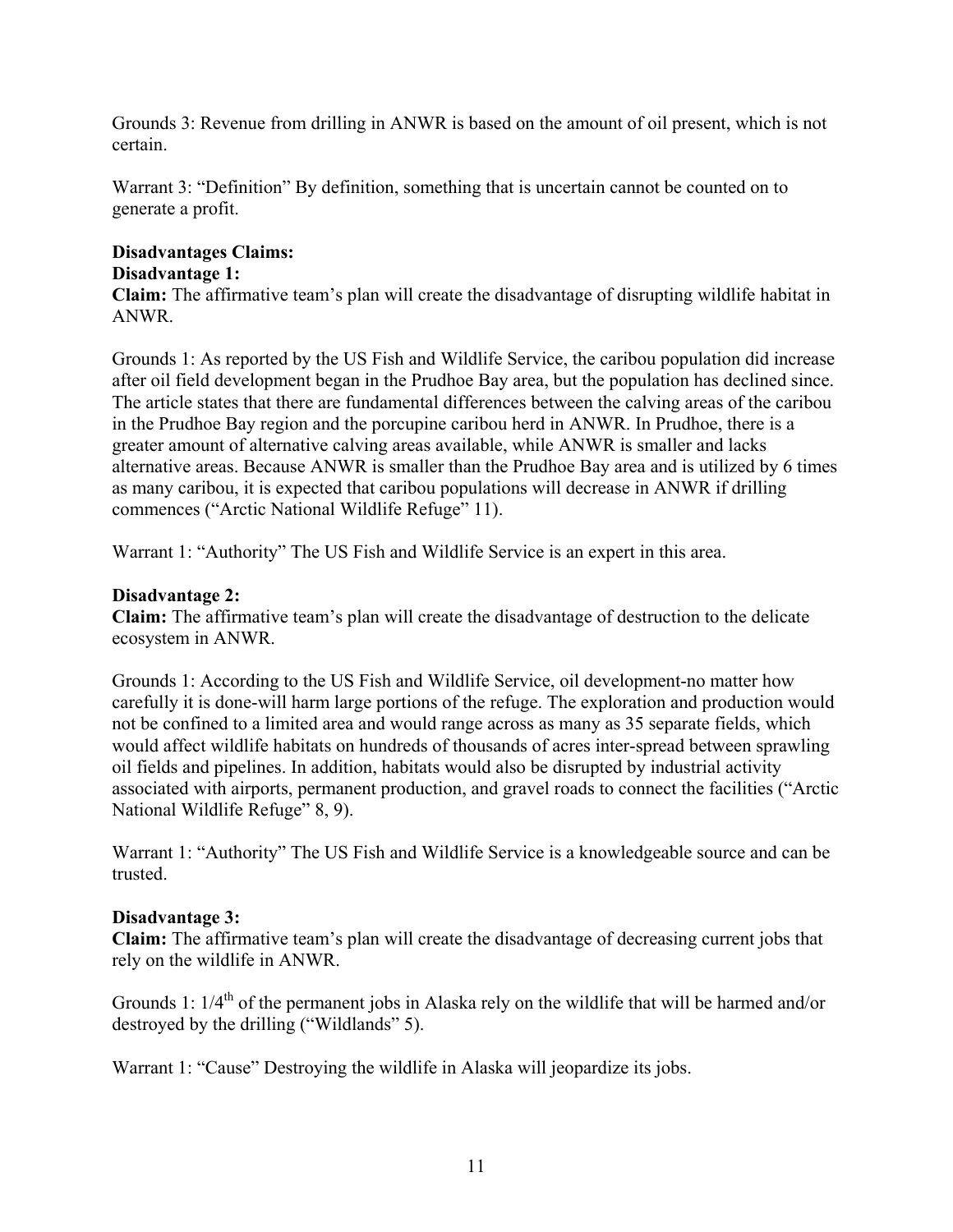#### **Disadvantage 4:**

**Claim:** The affirmative team's plan will create the disadvantage of damage to the environment as oil drilling has in the past.

Grounds 1: Every year, oil operations on Alaska's Northern slope emit more than 56,000 tons of nitrogen oxides, which contribute to smog and acid rain. The Prudhoe Bay complex, spanning over 1000 square miles, averages over 400 spills per year and pumps out more air pollution than the total emissions of Washington, D.C. ("The Arctic National Wildlife Refuge: The Impact"). As reported by the Sierra Club, in April 2002 it took only 12 minutes for a corroded pipeline to dump approximately 100,000 gallons of crude oil and salt water onto an area of the tundra in Prudhoe Bay the size of 2 football fields ("Wildlands" 6).

Warrant 1: "Comparison" The oil operations in these areas are similar to the ones that are being planned for ANWR.

Backing: According to experts who have studied the current oil operations and those planned for ANWR.

Qualifier: Always.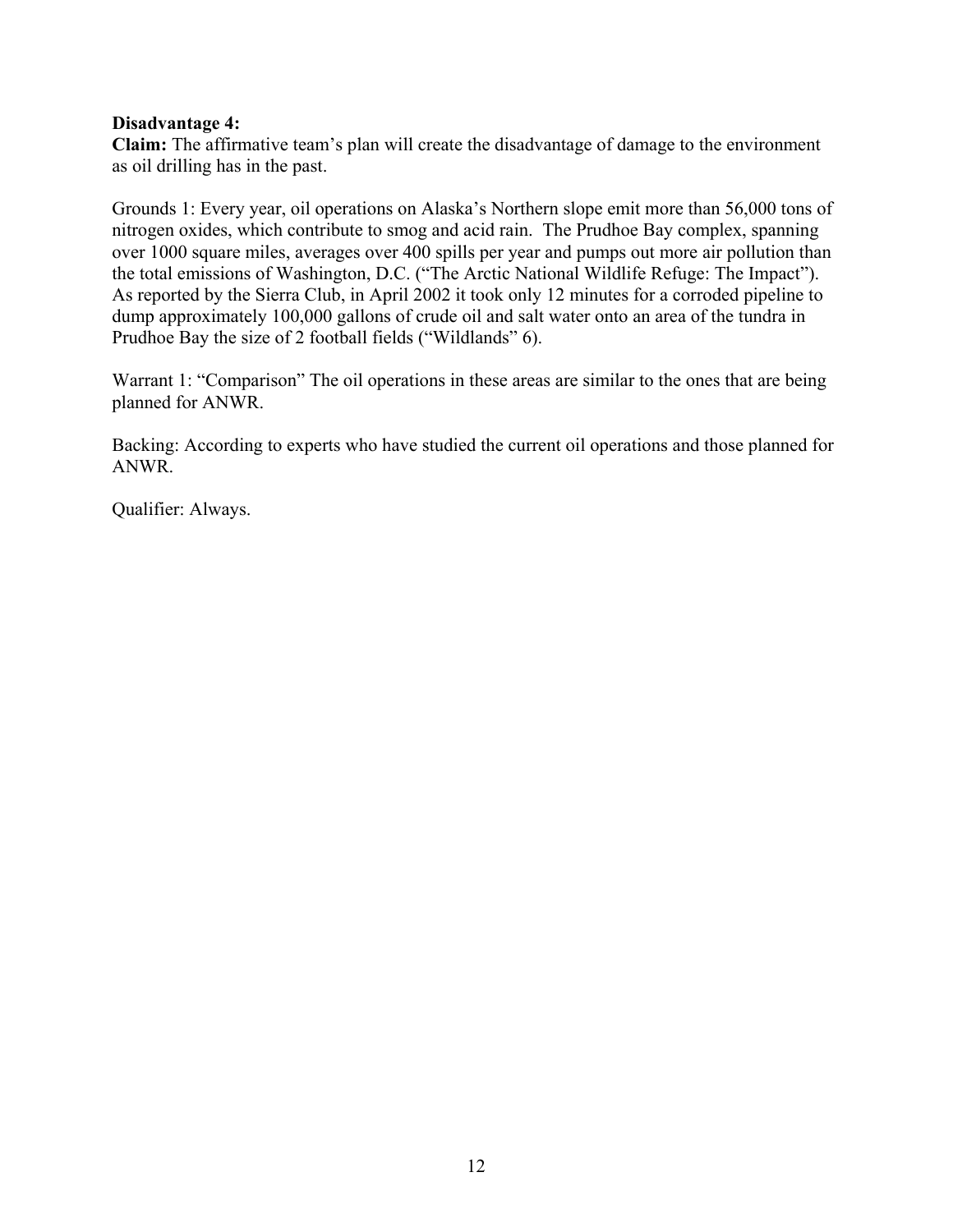#### WORKS CITED

- "Arctic National Wildlife Refuge." US Fish and Wildlife Service. 18 October 2000. http://arcticcircle.uconn.edu/ANWR/anwr\_fws.htm (12 February 2003).
- "Alaska Unemployment Rate Rises in February." The Associated Press State and Local Wire. 21 March 2003. LexisNexis Academic. Available online. (22 March 2003).
- Clusen, Charles M. "Prepared Testimony of Charles M. Clusen Natural Resources Defense Council Before the Senate Committee on Energy and Natural Resources." Federal News Service. 12 July 2001. Lexis Nexis Congressional. Available online. (10 February 2003).
- "Energy, Economics, and the Environment." University of Cincinnati. 16 May 2001. http://www.uc.edu/news/ebriefs/energy01/html (24 March 2003).
- "Fuelish Claims: Drilling the Arctic Won't Create a Significant Number of Jobs." National Resources Defense Council. 02 November 2001. http://www.nrdc.org/land/wilderness/artech/farcjobs/asp (14 February 2003).
- Lance, Linda. "Testimony of Linda Lance Vice President of the Wilderness Society Before the US House of Representatives Committee on Resources." eMediaMillWorks. 11 July 2001. Lexis Nexis Congressional. Available online. (10 February 2003).
- Lovins, Amory B and Hunter L. Lovins. "Fool's Gold in Alaska." Foreign Affairs 80:4 (2001): 72-86.
- "Murkowski Watch: Separating the Senator's Arctic Refuge Myths from Reality." National Resources Defense Council. 08 March 2002. http://www.nrdc.org/land/wilderness/artech/farcmurk.asp (14 February 2003).
- "National Security and Oil: 'Dangerous Addiction' Report Outlines Risks of Import Dependence, Offers Roadmaps to Save 5 Million Barrels per Day." National Resources Defense Council. 16 January 2002. http://www.nrdc.org./media/pressRelease/020116.asp (07 March 2003).
- "Oil and the Arctic National Wildlife Refuge." National Resources Defense Council. 18 April 9, 2003 http://www.nrdc.org/land/wilderness/arctic.asp (07 March 2003).
- "Press Conference with Senators Joseph Lieberman (D-CT); John Kerry (D-MA); and Paul Wellstone (D-MN)." Federal News Service. 17 April 2003. Lexis Nexis Congressional. Available online. (10 February 2003).
- Samuelson, Paul A. and William D. Nordhaus. Economics.  $17<sup>th</sup>$  ed. New York: McGraw Hill, 2001.